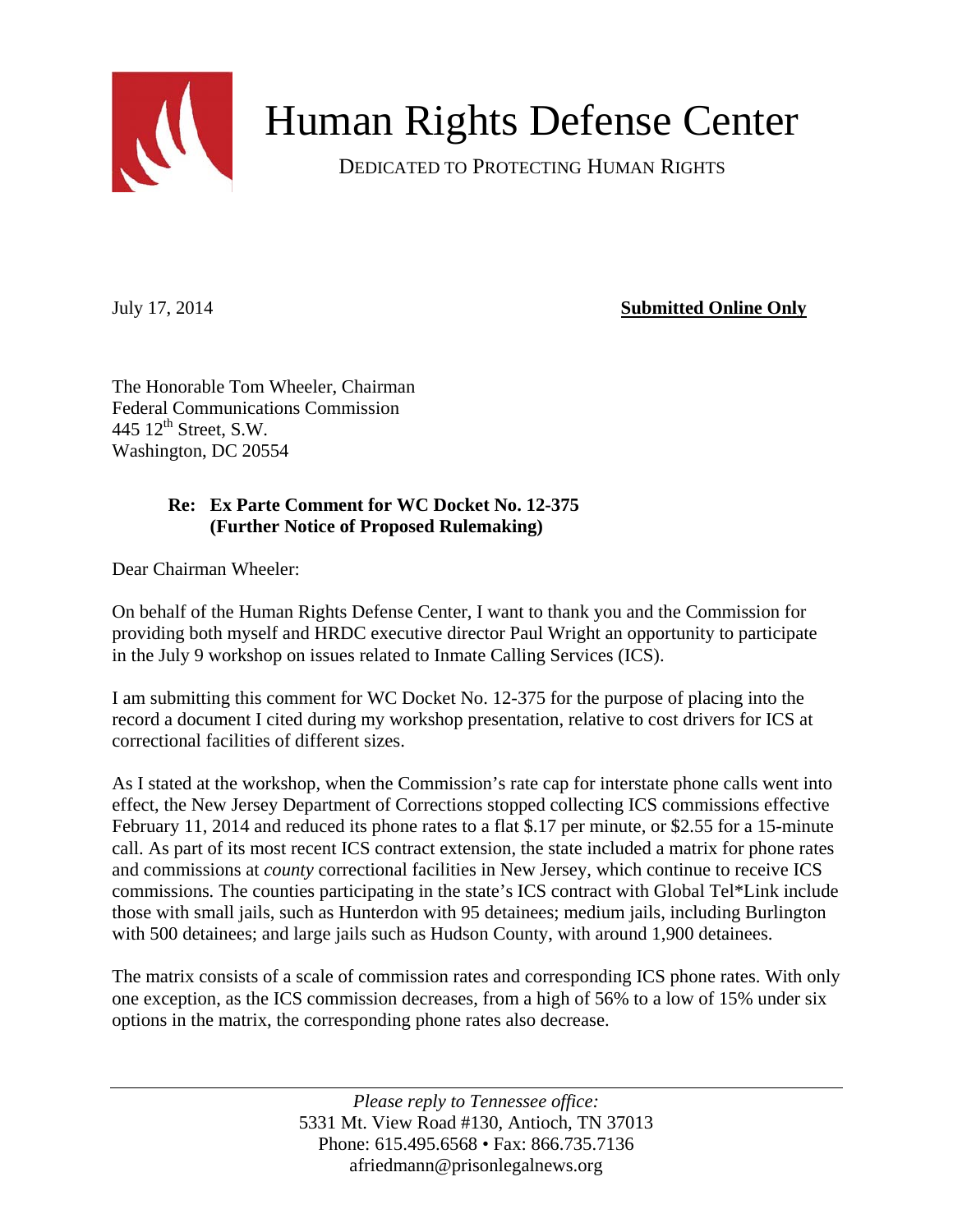For example, using 15-minute intralata calls as an example, the rates drop from \$5.50 with a 56% commission to \$4.75 with a 55% commission, to \$4.20 with a 54% commission, to \$3.50 with a 35% commission and to \$2.50 with a 15% commission. There are similar rate decreases for local and intrastate interlata calls as the commissions drop. The one exception is at the 53% commission level, which has somewhat higher rates – particularly for local calls.

Note that these phone rates apply to county correctional facilities of different sizes and with different population levels, different numbers of installed phones and different amounts of inmate "churn." Yet in spite of varying infrastructure costs and the consistent need for ICS security features, the phone rates in the matrix are dependent upon only a single factor – the commission. As the commission decreases the rates decline (with the one exception noted), indicating that the ICS commission rate is the primary cost driver.

A copy of the New Jersey county correctional facility [ICS matrix](https://wwwnet1.state.nj.us/treasury/dpp/ebid/Buyer/GetDocument.aspx?DocId=22189&DocName=T1934AwardSummary.pdf&DocLoc=15) is attached as Exhibit A. According to Karina Wilkinson with New Jersey Advocates for Immigrant Detainees, who also presented at the July 9 workshop, 17 of 21 counties in New Jersey currently participate in the state's ICS contract, all at commission levels ranging from 53% to 56%.

Thank you for your time and attention in this regard, and please contact me should you need any additional information.

Sincerely,

Alex Friedmann Associate Director, HRDC

Attachment